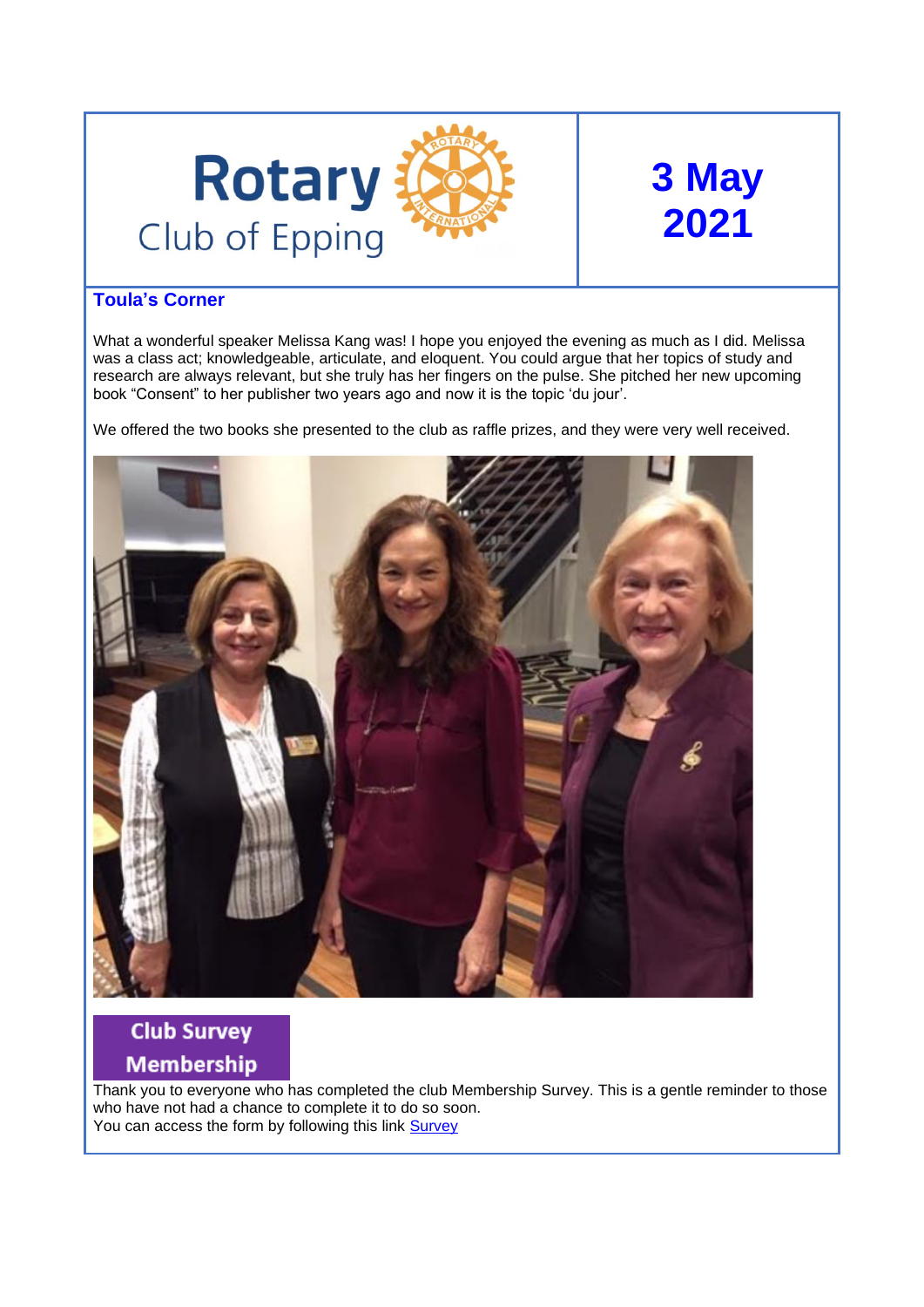## **Next meeting - Monday 10 May**

**Next Monday** we have a chance to learn more about three members of the club. Betty, Heather and Alex will be given the opportunity to tell us all about themselves, their backgrounds, their interests and their careers. The 'Three on me" gives us a club a chance to know more about each other and to foster closer relationships. It promises to be a great evening.

## **What's coming up**



| <b>Rotary Club of Epping</b>   |                                        |                                                                                                                                        |
|--------------------------------|----------------------------------------|----------------------------------------------------------------------------------------------------------------------------------------|
| Monday Night Program 2020-2021 |                                        |                                                                                                                                        |
| Date                           | Venue                                  | <b>Speaker</b>                                                                                                                         |
| Monday, 10 May 2021            | Hotel, Epping                          | 3 On Me<br>Learn more Heather Pinto, Betty<br>Ockerlander and Alex Thomas as they<br>talk about their lives, careers and<br>interests. |
| Saturday, 15 May 2021          | Craig Gallagher' Home at<br>Meadowbank | Cocktail Party to raise funds for San<br>Isidro                                                                                        |
| Monday, 17 May 2021            | Club, Epping                           | Ikibukero - A relationship of 50 Years<br>Speaker: Consul General of Japan in<br>Sydney, Mr Kiya Masahiko                              |
| Monday, 24 May 2021            | Hotel, Epping                          | North Epping Primary School<br>Kerry Goldhagen, Relieving Principal<br>Glenn Gallagher, School Groundsman                              |
| Monday, 31 May 2021            | Hotel, Epping                          | Club Forum<br>Discuss outcomes of Survey                                                                                               |
| Monday, 7 June 2021            | Hotel, Epping                          | Working on in                                                                                                                          |
| Monday, 14 June 2021           | <b>NO MEETING</b>                      | <b>QUEEN'S BIRTHDAY</b>                                                                                                                |
| Monday, 21 June 2021           | Hotel, Epping                          | Rob Philips, Chairman, Bendigo Bank                                                                                                    |
| Monday, 28 June 2021           | Club, Epping                           | Changeover with District Governor<br><b>Elect Lindsay May</b>                                                                          |

**AGM**





## **BOARD MEMBERS 2021/2022**

| <b>Role</b>              | <b>Name</b>                  |
|--------------------------|------------------------------|
| President                | Toula Serna & Narelle Barker |
| Immediate Past President | Toula Serna                  |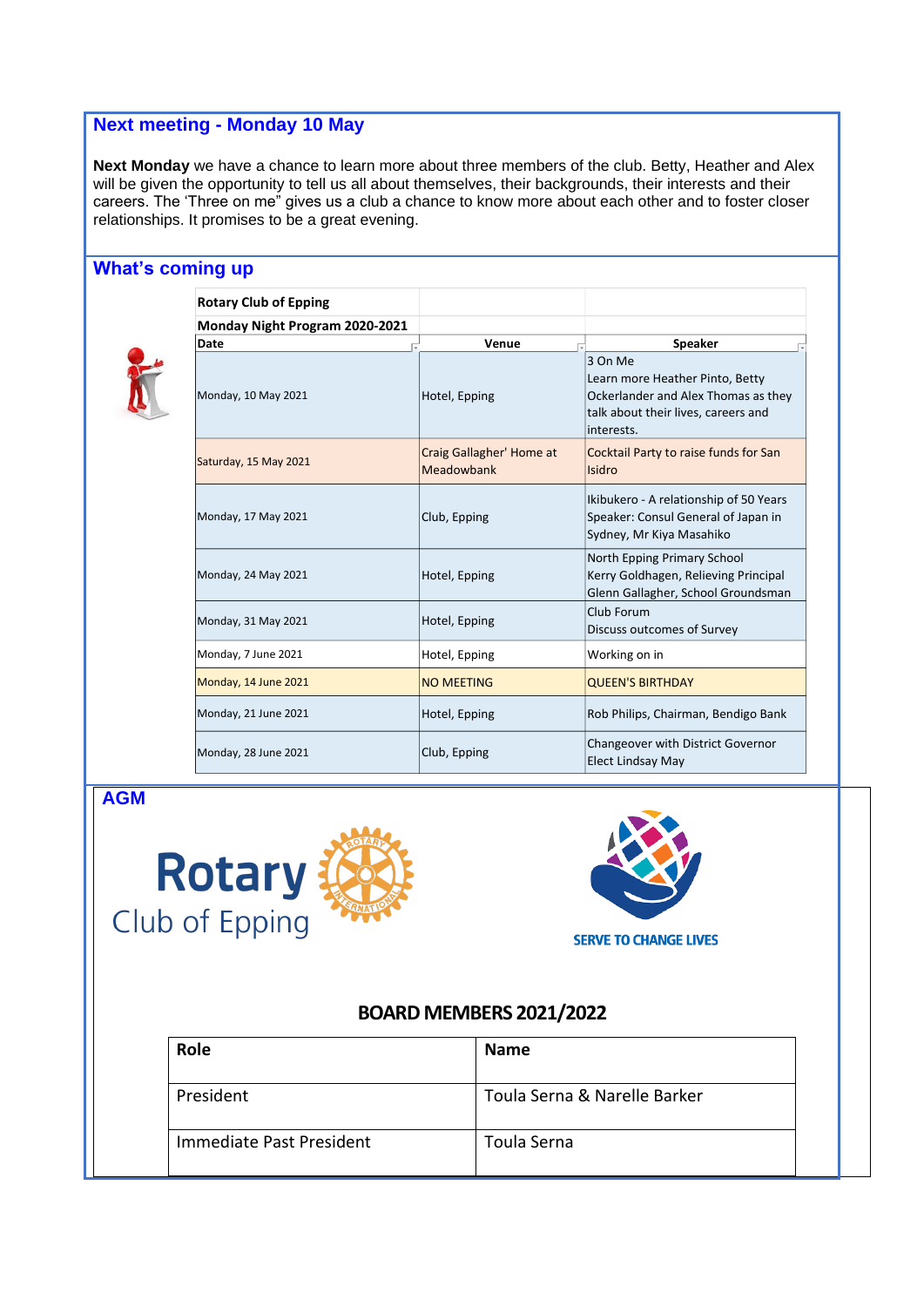| <b>President Elect</b>                | <b>TBD</b>                       |  |
|---------------------------------------|----------------------------------|--|
| <b>Club Service Director</b>          | <b>Gail Davis</b>                |  |
| Secretary                             | Deretta Andrews                  |  |
| Treasurer                             | John Corney with Deretta Andrews |  |
| <b>Community Service Director</b>     | <b>Peter Garrard</b>             |  |
| Youth Service Director                | <b>Bruce Jacob</b>               |  |
| <b>International Service Director</b> | John Corney                      |  |
| <b>Rotary Foundation</b>              | Monica Saville                   |  |
| <b>Vocational Service Director</b>    | <b>Alex Thomas</b>               |  |
| <b>Membership Director</b>            | John Fenessy                     |  |
| <b>Corporate Relations</b>            | <b>Betty Ockerlander</b>         |  |

## **Paul Clune Memorial**



A year after his passing, the celebration of life service for Paul Clune on Saturday May 1 was a moving memorial for a family man with impeccable sartorial taste who served in Rotary for 36 years.

Paul was a president of the club in 87/88 and served as a Board Member for many years. He was remembered by 12 Rotarians who attended the service. Peter Garrard delivered a tribute on behalf of Bruce Jacob who unfortunately could not attend.

His daughter requested the group photo below to show her mother, Joan who was in hospital sadly and too sick to attend.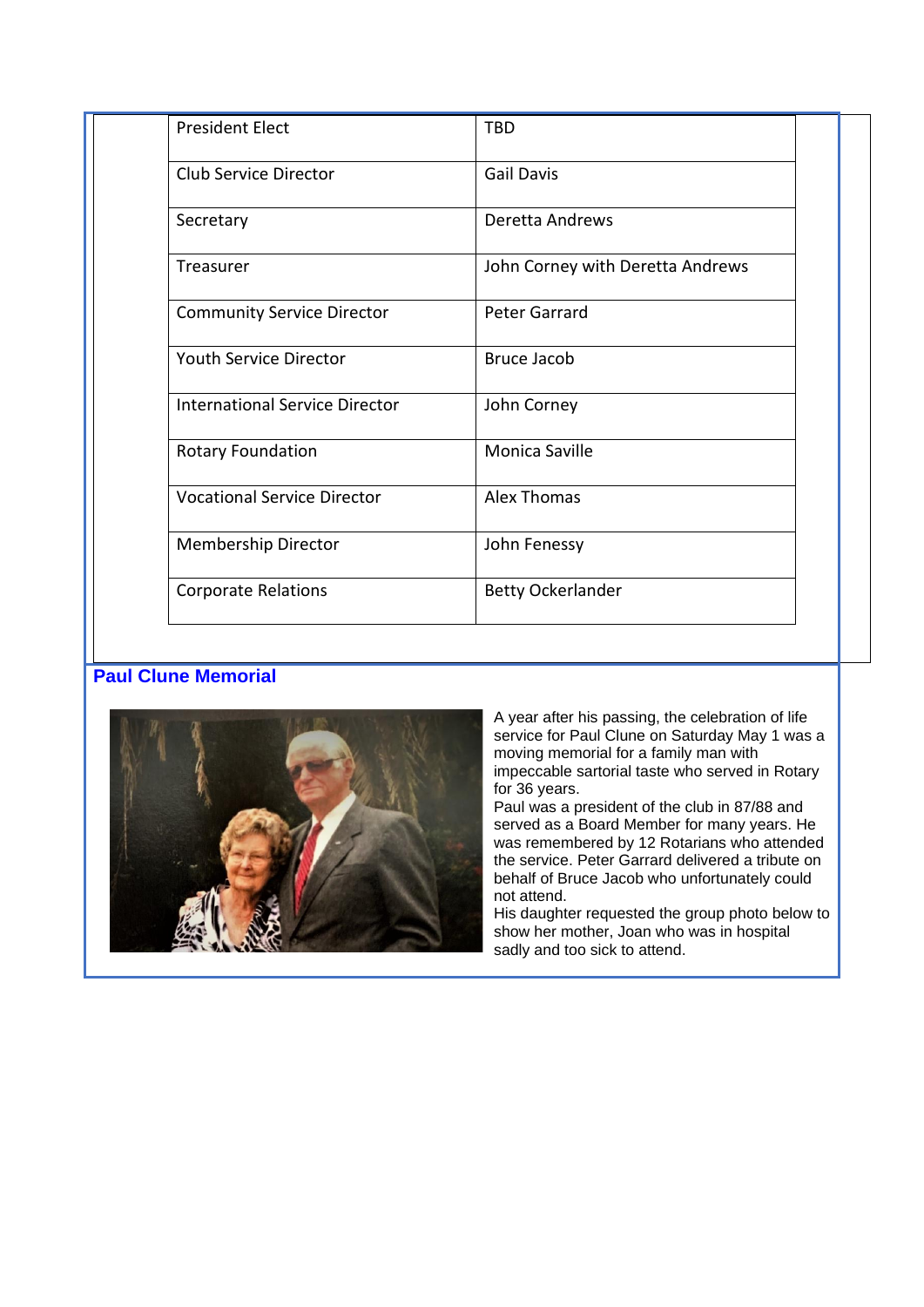

## **Weekend away in Blackheath – 7- 8 August**

#### **A REMINDER THAT OUR ROTARY WEEKEND AWAY IN BLACKHEATH IS STILL HAPPENING**

Two days of fellowship, lots of laughter and gentle activity in the Blue Mountains. This is what is being planned for the  $7<sup>th</sup> - 8<sup>th</sup>$  August. Note the change to the dates.

Also some are planning on staying an extra night. That is, Sunday 8<sup>th</sup> August, out Monday 9<sup>th</sup> August. This should be booked at the same time.

Here is what you will need to do:

- 1. Put the revised date into your diary.
- 2. Phone or contact the Redleaf Resort on 02 47878108 or address 13-17 Brightlands Avenue, Blackheath 2785. Make the credit card booking. Check the conditions, the important one being that no charges will be put through on your credit card if cancellations are made before Wednesday 4<sup>th</sup> August. This is my understanding as of now. But things can change.
- 3. Email, phone or text Bruce Jacob to let him know that you are to be counted among those attending. Please let him know if you plan on staying on the extra night.

In brief, the program remains as already advertised:

Saturday: Drive to Lapstone. Short walk to Lapstone historic tunnel. Lunch in Glenbrook Park. Short walk to Knapsack Viaduct and Zig Zag. Drive to accommodation. Dinner somewhere nice. Sunday: Breakfast. Three short drives along Hat Hill Road and walks to Pulpit Rock, Perrys Lookdown and Anvil Rock. For the more adventuresome, walk Lockley Pylon (2 – 3 hours return). All weather permitting.

#### **Bruce and Trevor**

## **Working with Children Check**

Dear All,

Can you please check the expiry date of your WWC Clearance, as mentioned in an email from Toula Service NSW are conducting an audit on 1 July and there is a \$10,000 fine for compliance. Renewal is mandatory.

Following are instruction to assist you in renewing;

- Go into Kidsguardian
- Click Applicant, following is the link
- · <https://www.kidsguardian.nsw.gov.au/child-safe-organisations/working-with-children-check>
- Click Renew your WWC (put in the number) and complete the form
- Print it and go to Service NSW with the form
- · You will need to take 4 forms of id, Passport, Medicare Card, Licence, Credit Card
- Service NSW will submit and send to you with a new expiry date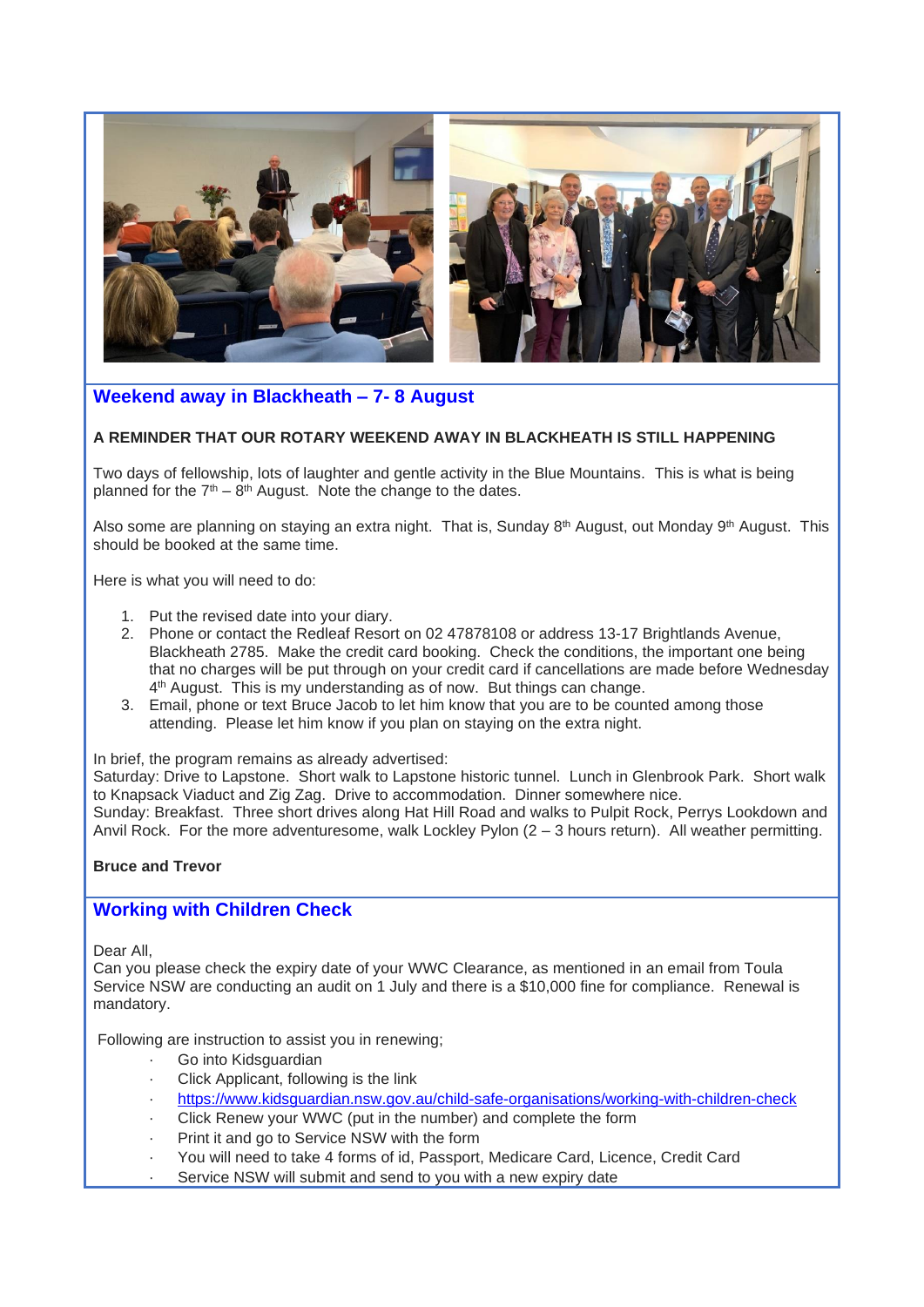This may take about 7 days

Once completed please email your confirmation from Service NSW to Gail Davis gail16 davis@gmail.com to enable our records to be updated.

If you have any questions please call Gail.

Regards

**Gai**l M: 0402 891 481

#### **Community Raffle**

Tickets for our fundraising initiative have been printed and club members are kindly requested to help us sell some tickets from Monday.

Cost of tickets are 1 for \$5, 3 for \$10, 8 for \$20 Through generous donations we have secured great prizes worth more than \$1000 in total.

Special thanks go to Bruce and Louise and to Betty who donated 2 of the prizes.



#### **Prizes**

- 1. 2 nights at Werri beach, Gerringong at a house by the ocean, which sleeps 6. Donated by Bruce and Louise
- 2. Rawson's Restaurant \$200 voucher; donated by The Epping Club.
- 3. One mixed dozen Epping Rotary wine bottles; worth \$160 donated by the Rotary Club of Epping
- 4. \$100 Macquarie Shopping Centre Gift Card; donated by Macquarie Shopping Centre
- 5. \$100 voucher from Epping Hotel
- 6. One bottle of Veuve Cliquot champagne; donated by Betty Ockerlander

#### **Draw**

The Raffle will be drawn on June 28, 2021 at 8:30pm. Winners will be informed by phone.

#### **Money raised will go towards**

- **The Community Garden**. In partnership with the North Epping Primary local school, this project is well underway. It will involve the whole school community and will provide students with a real-time experience on how to grow, harvest, and use vegetables, fruits and herbs.
- **Local Youth Projects.** Working with local schools, the club has several ongoing projects that require funding. Examples are the sponsoring of teams for a MUNA conference, Seniors Debates and Leadership programs (RYLA)
- **Minimbah Disability Service**. The Club supports this Marsfield organisation, which cares for people with complex intellectual disabilities. Members of the club volunteer their services and gardening skills.

#### **Selling Tickets – info from Bruce**

I'm expecting 100 booklets to arrive at my place tomorrow ready for distribution next Monday. There will be 3 main ways to sell the booklets which each contain 20 tickets costing \$5 per ticket,3 for \$10 or 8 for \$20.

1. We're hoping each member takes 1 or 2 booklets ( more available if you feel comfortable) to sell privately as per normal with raffles.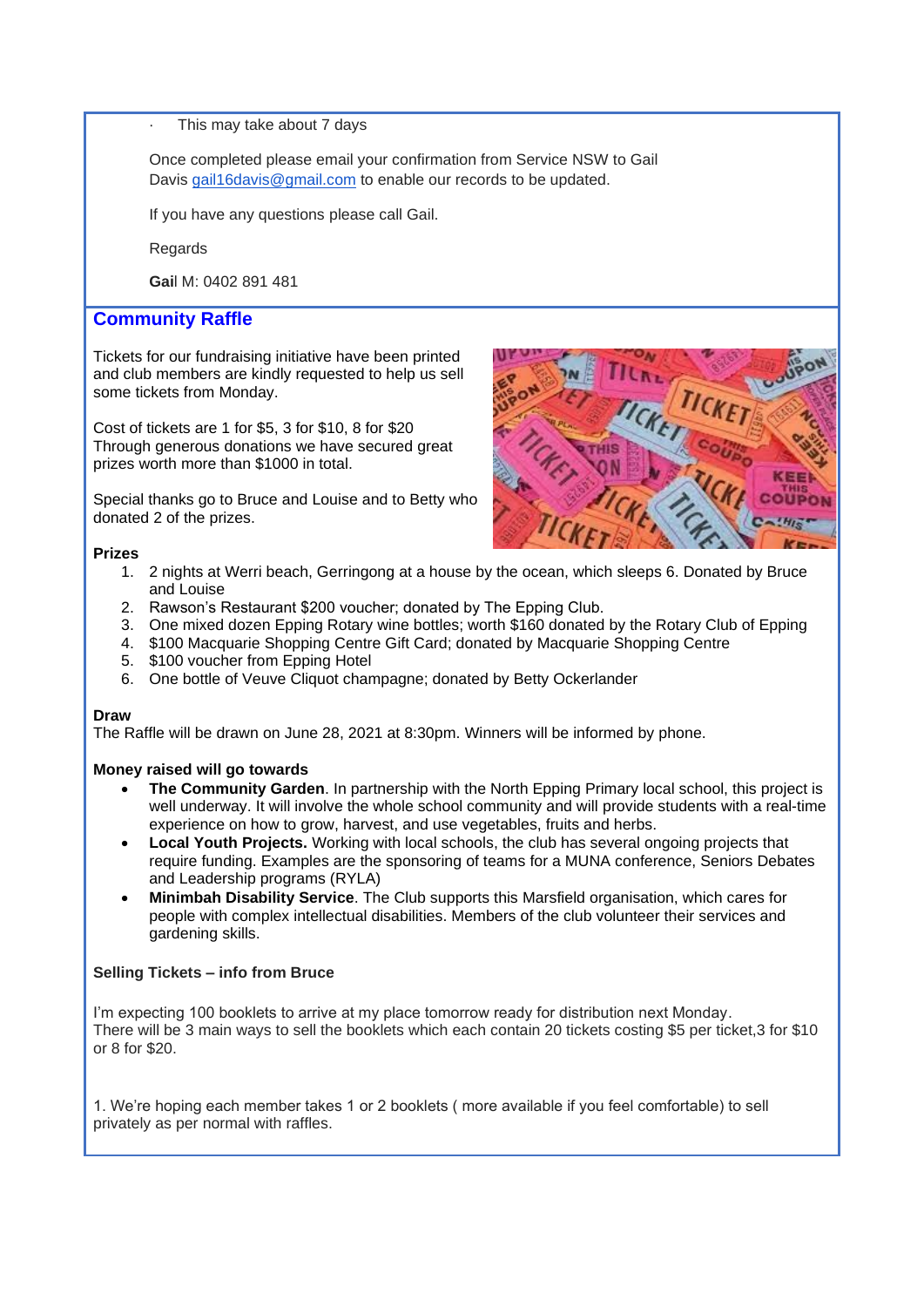2. Email details to friends with a photo of the raffle tickets with prizes and prices. Provide your bank details to your friends to transfer money to your account. Reference their name, mobile number and Rotary. When you have finished selling, transfer the funds to the Epping Rotary account.

Epping Rotary. BSB 633000 Account 153118740 Reference Your name + Raffle.

3. We'll be setting up tables at North Epping and Carlingford North to sell tickets as a Club to the public. Details next Rim.

#### **Bruce**

## **Walking in the Rain**

Intrepid Walkers. Trevor and Bruce braved the wet weather and had a lovely walk today.



## **Ikebukuro – 17 May**

On Monday 17 May at the Epping Club, we will be celebrating the 50th anniversary of the relationship between the Rotary Club of Epping and the Rotary Club of Ikebukuro (Tokyo). This is a significant milestone and we are delighted that the Consul-General of Japan, Mr Kiya, based in Sydney, will be our special guest speaker.

Current Rotarians, past Rotarians, partners and friends are all welcome. An attendance sheet will be circulated at the next couple of meetings.

If you know of any past members, please let them know and ask them to contact Bruce or me. We would also appreciate any photos of the exchange trips.

#### **Narelle Barker**